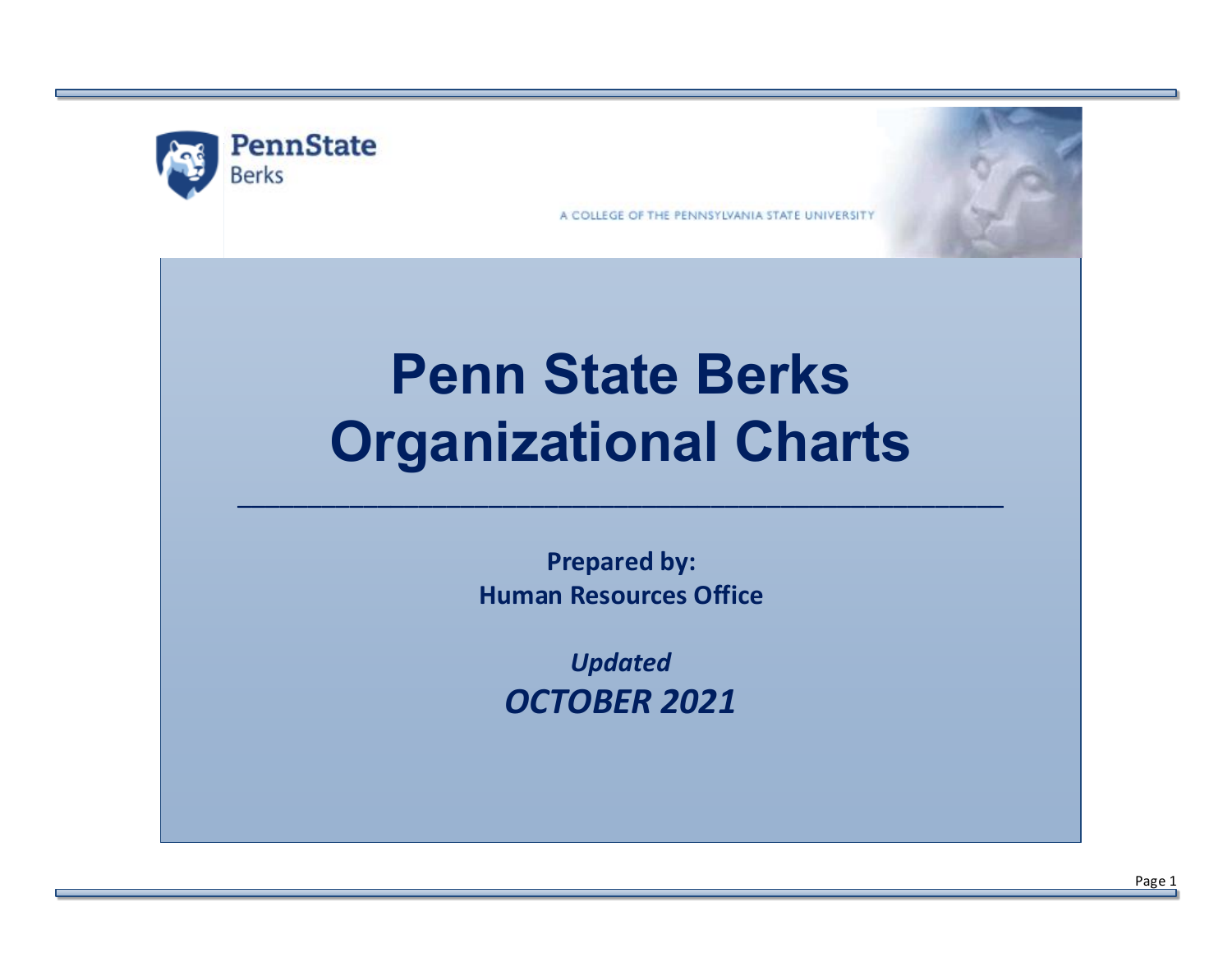## **Administrative Structure**

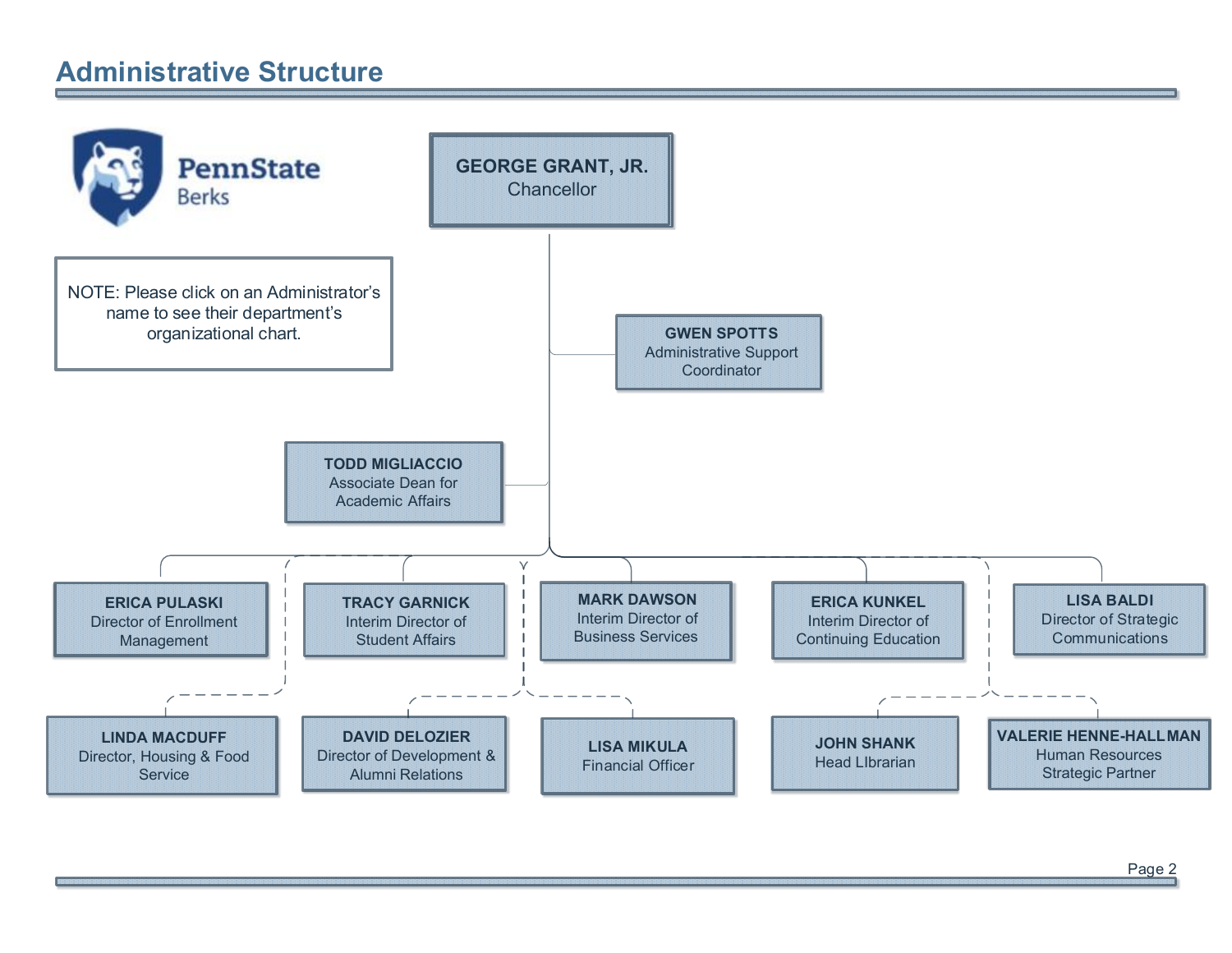## <span id="page-2-0"></span>**Office of Academic Affairs**

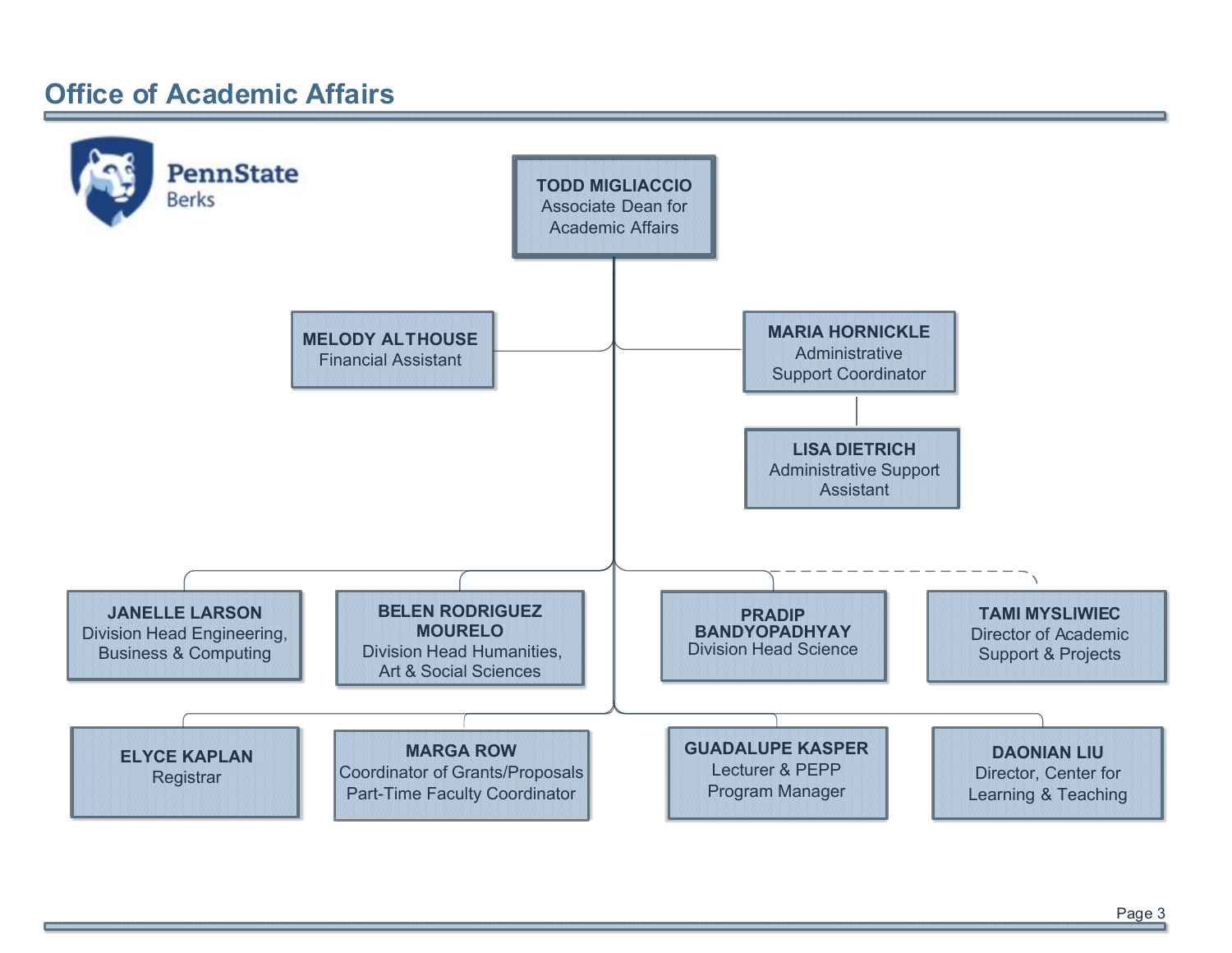#### <span id="page-3-0"></span>**Academic Affairs – Division of Engineering, Business, and Computing**

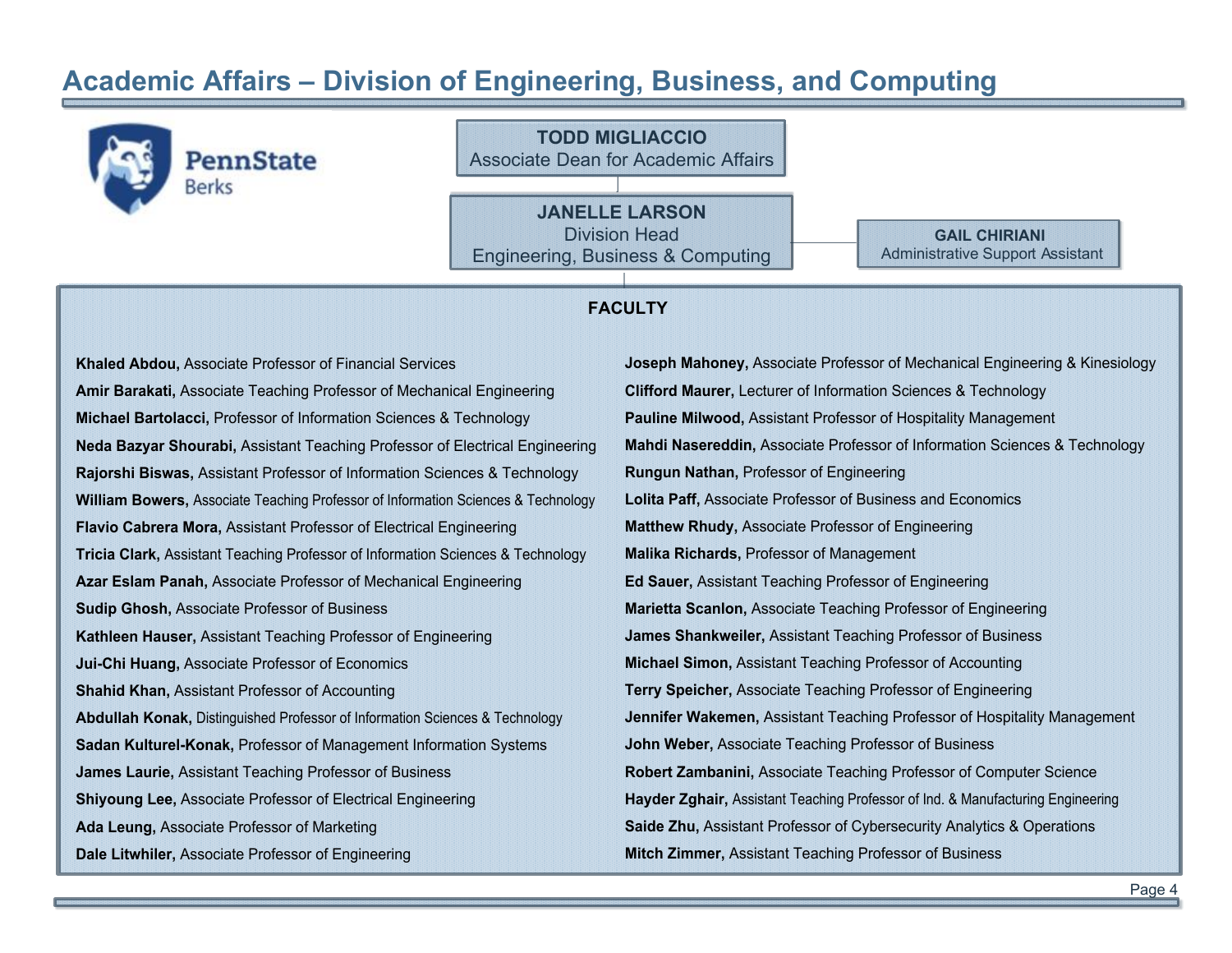## **Academic Affairs – Division of Engineering, Business, and Computing**

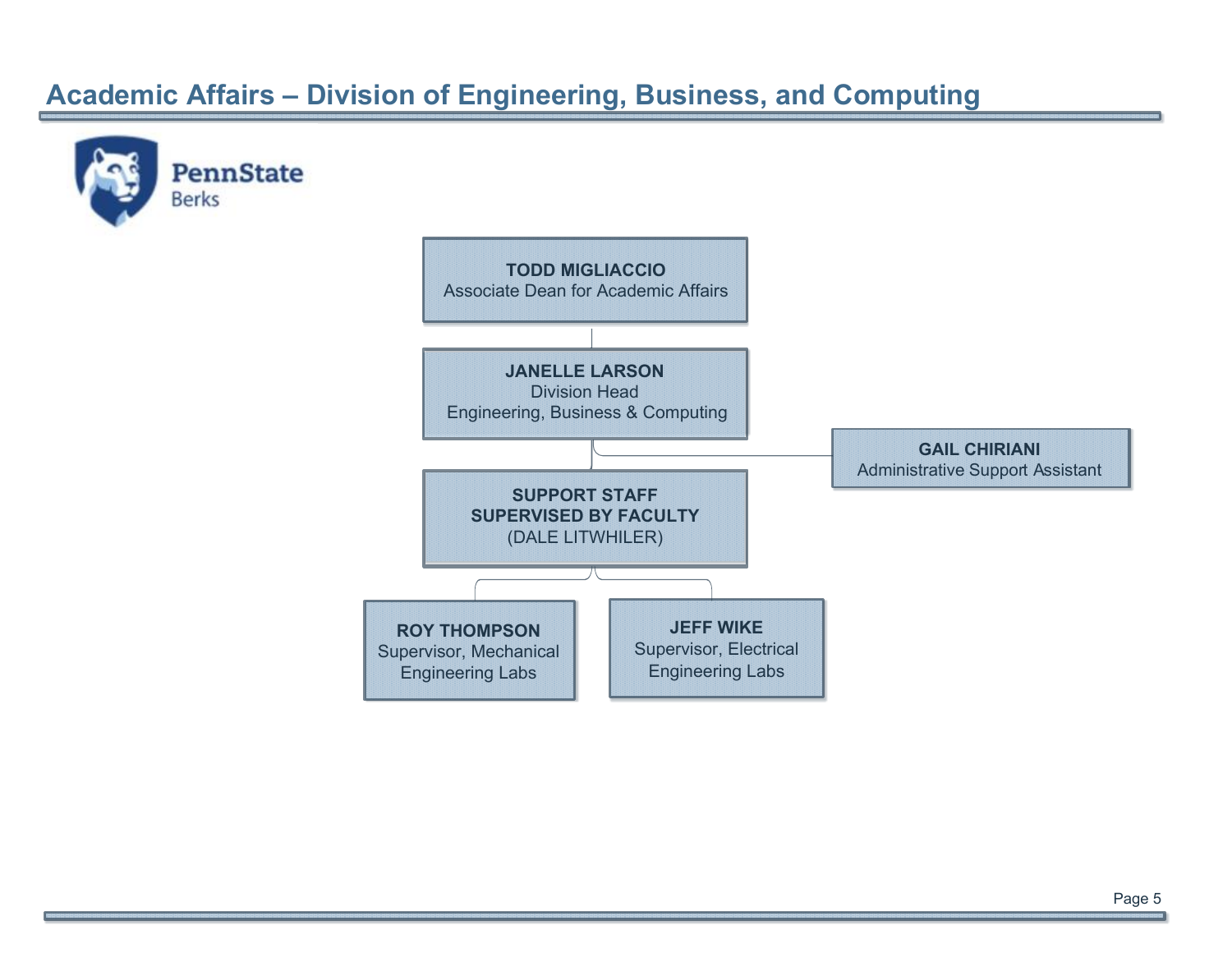#### <span id="page-5-0"></span>**Academic Affairs – Division of Humanities, Arts, & Social Science**

**TODD MIGLIACCIO PennState** Associate Dean for Academic Affairs **BELEN RODRIGUEZ MOURELO** Division Head - Humanities, Art & Social Sciences **DANIELLE MOSER** Administrative Support Assistant **FACULTYDeniz Aydemir Doke,** Assistant Professor of Rehabilitation & Human Services **Samantha Kavky,** Associate Professor of Art History **Oscar Barragan,** Assistant Teaching Professor of Philosophy **Mahsa Kazempour,** Associate Professor of Science Education **Tara Beecham,** Assistant Teaching Professor of English **Jayne Leh,** Associate Professor of Special Education **James Brown,** Assistant Teaching Professor of Theatre **Eric Lindsey,** Professor of Psychology **Jill Burk,** Associate Teaching Professor of Communication Arts & Sciences **Thomas Lynn,** Associate Professor of English **Catherine Catanach,** Assistant Teaching Professor of Communication Arts & Sciences **Michelle Mart,** Associate Professor of History **Donna Chambers,** Associate Teaching Professor of Spanish **Lauren Martin,** Associate Professor of Sociology **Ebonie Cunningham Stringer,** Assistant Professor of Criminal Justice **Elaine Meils,** Lecturer of Education **Jennifer Dareneau,** Associate Teaching Professor of English **Zohra Melaouah-Shaffer,** Assistant Teaching Professor of Foreign Languages **Justin DeSenso,** Associate Teaching Professor of English & African American Studies **Catherine Mello,** Associate Professor of Psychology **Deb Dreisbach,** Lecturer of Criminal Justice **Chloe Milligan,** Assistant Professor of Digital Humanities **Randall Fegley,** Associate Professor of History **Jennifer Murphy,** Associate Professor of Criminal Justice **Sandy Feinstein,** Professor of English **Randall Newnham,** Professor of Political Science **Maria Fellie,** Assistant Professor of Spanish **Cheryl Nicholas,** Associate Professor of Communication Arts & Sciences **Nathan Greenauer,** Associate Professor of Psychology **Meghan Owenz,** Assistant Teaching Professor of Rehabilitation & Human Services **Laurie Grobman,** Professor of English & Women´s Studies **Dawn Pfeifer Reitz,** Assistant Teaching Professor in Communication Arts & Sciences **Jennifer Hillman,** Professor of Psychology **Michele Ramsey,** Associate Professor of Communication Arts & Sciences **Erin Johnson,** Associate Teaching Professor of Psychology **Jeanne Marie Rose,** Associate Professor of English

**(CONTINUED ON NEXT PAGE)**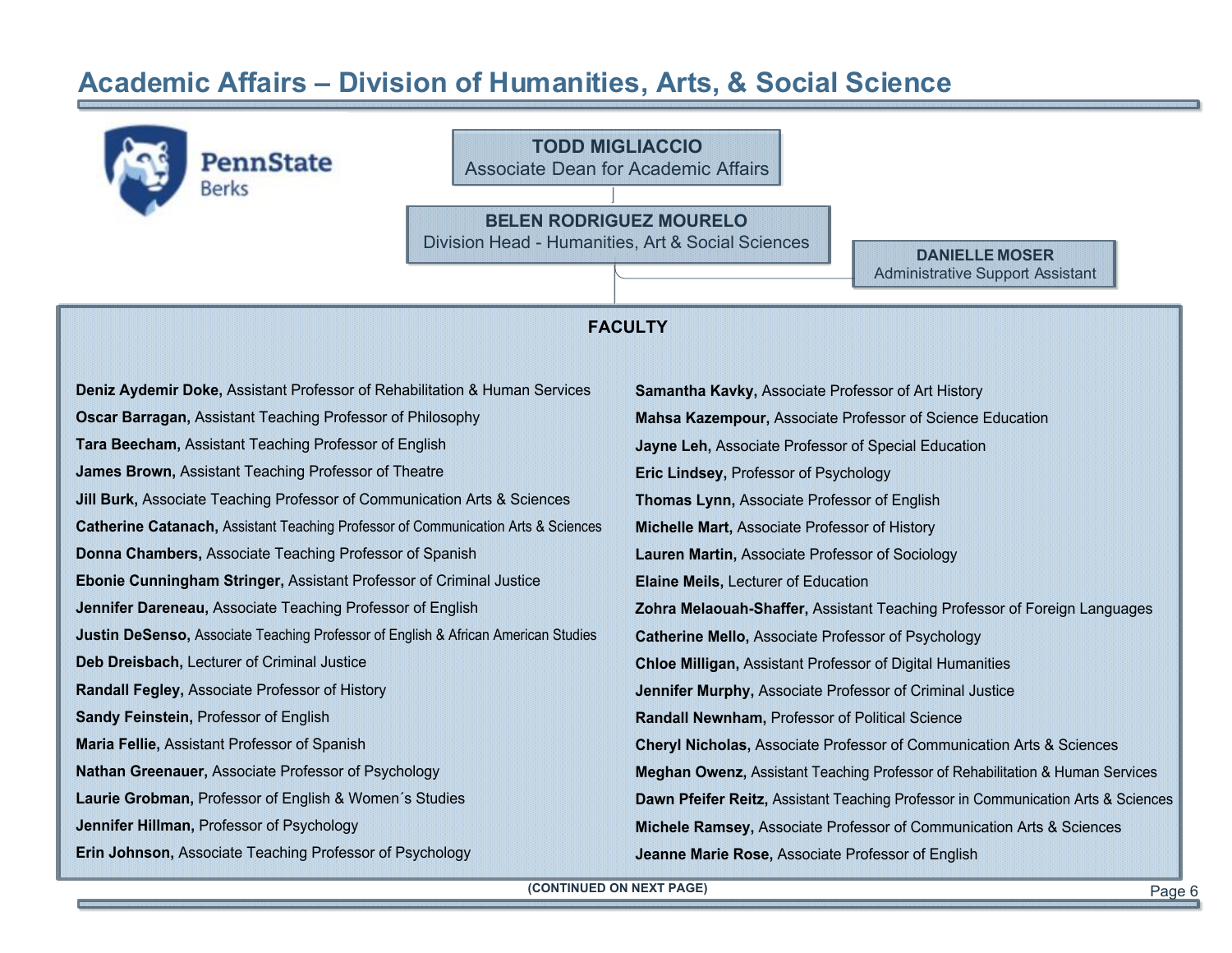## **Academic Affairs – Division of Humanities, Arts, & Social Science**



**(CONTINUED FROM PREVIOUS PAGE)**

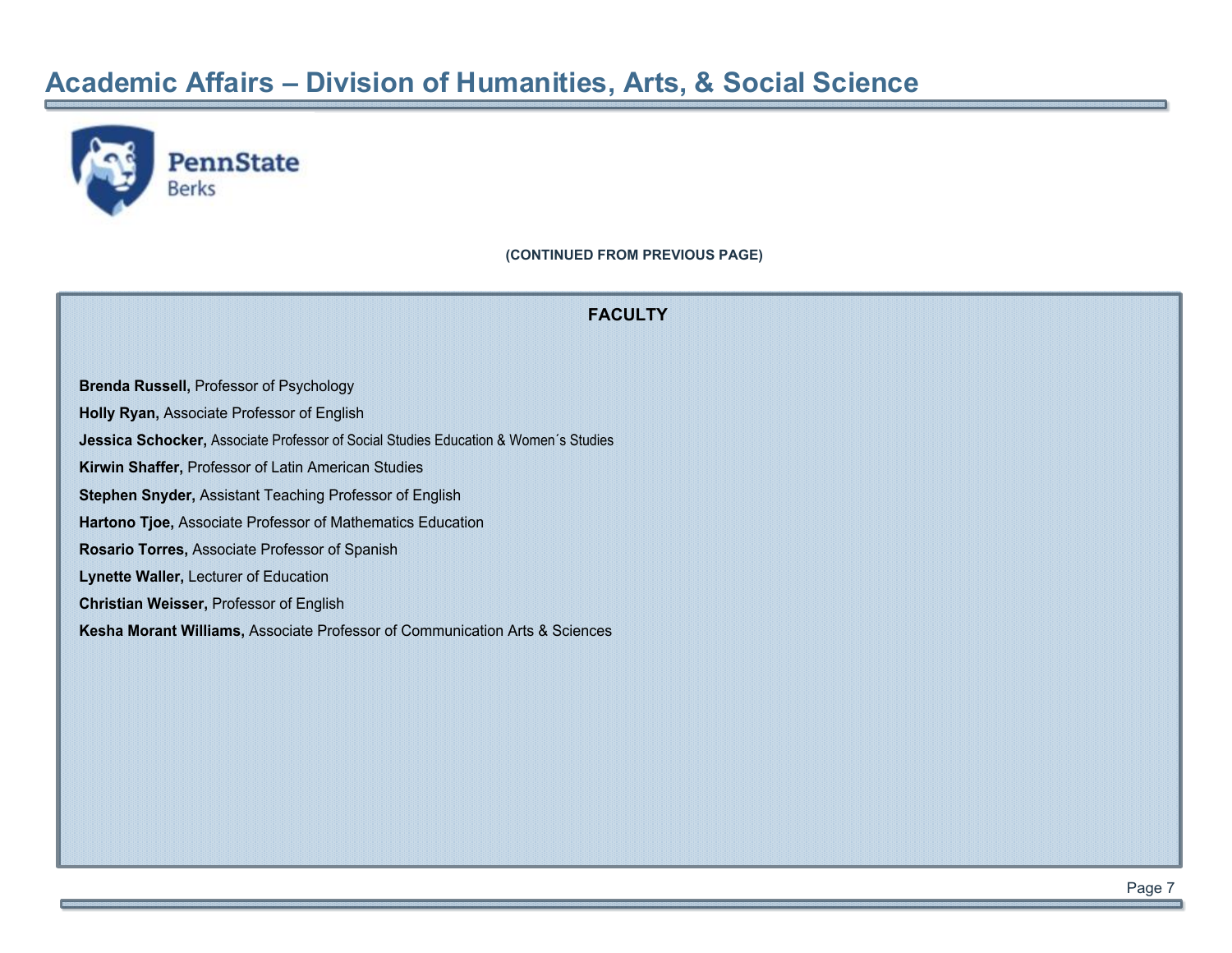#### <span id="page-7-0"></span>**Academic Affairs – Division of Science**

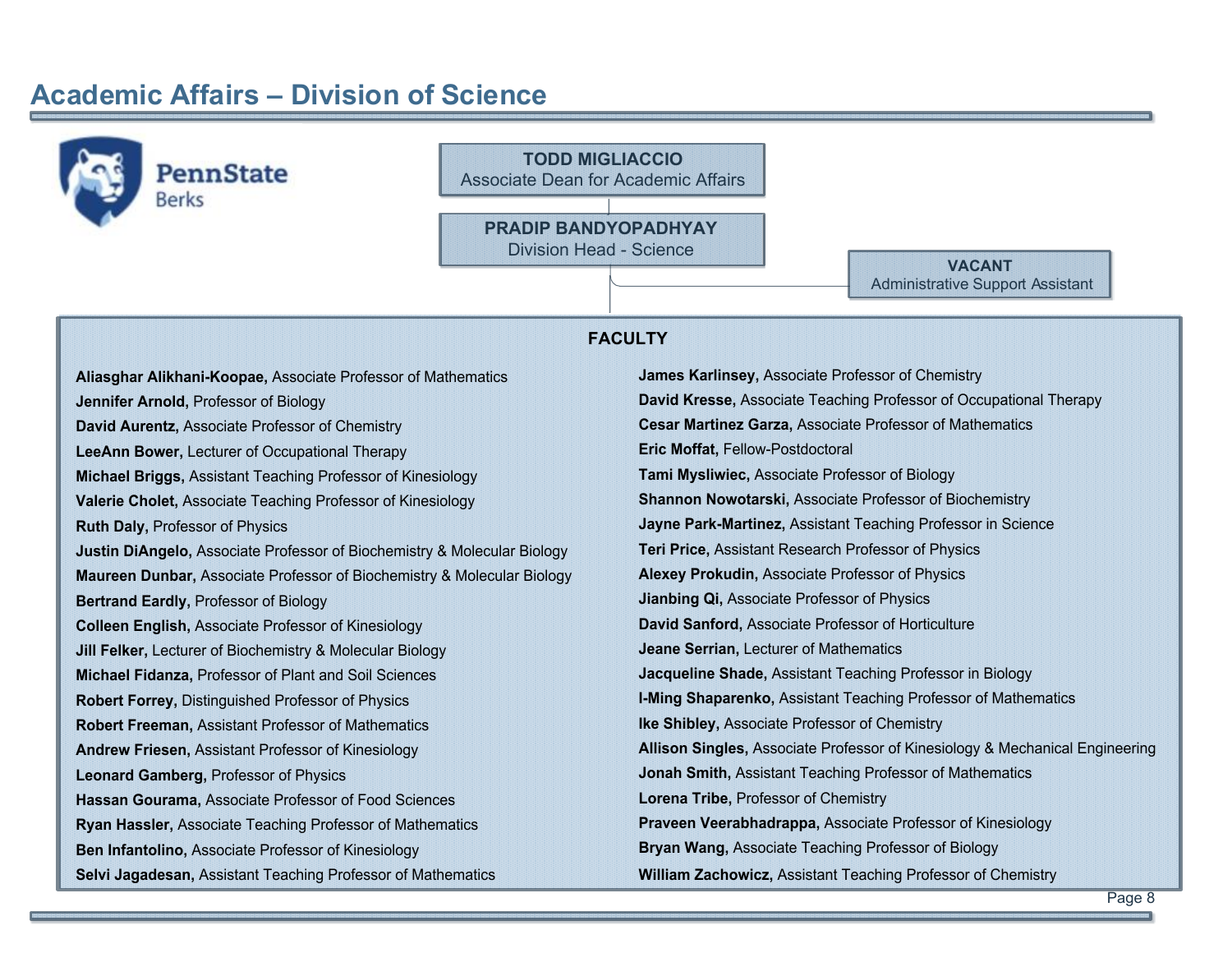#### **Academic Affairs – Division of Science**

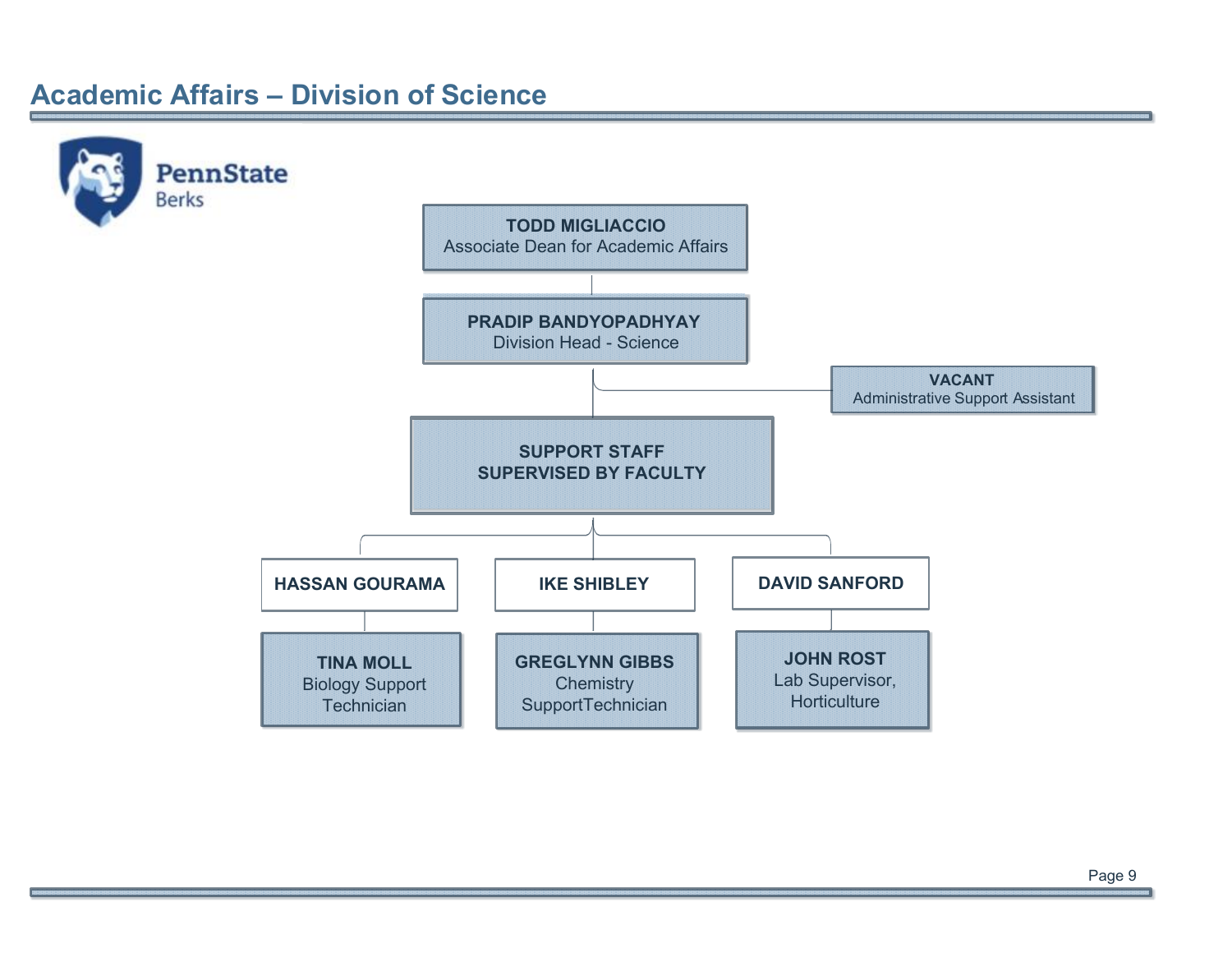# <span id="page-9-0"></span>**Academic Support Services**

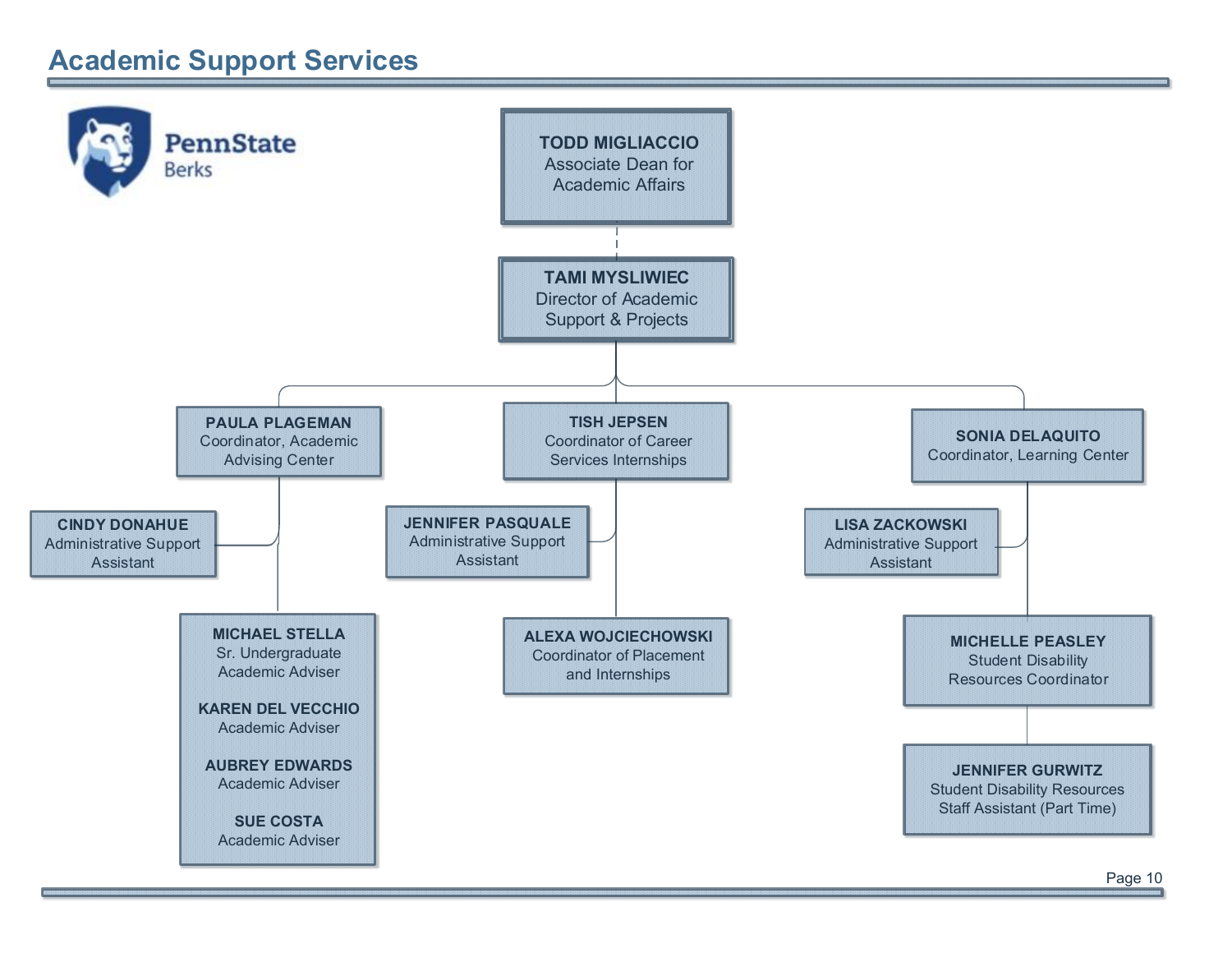#### <span id="page-10-0"></span>**Academic Affairs – Grants / PEPP / Research and Assessment**

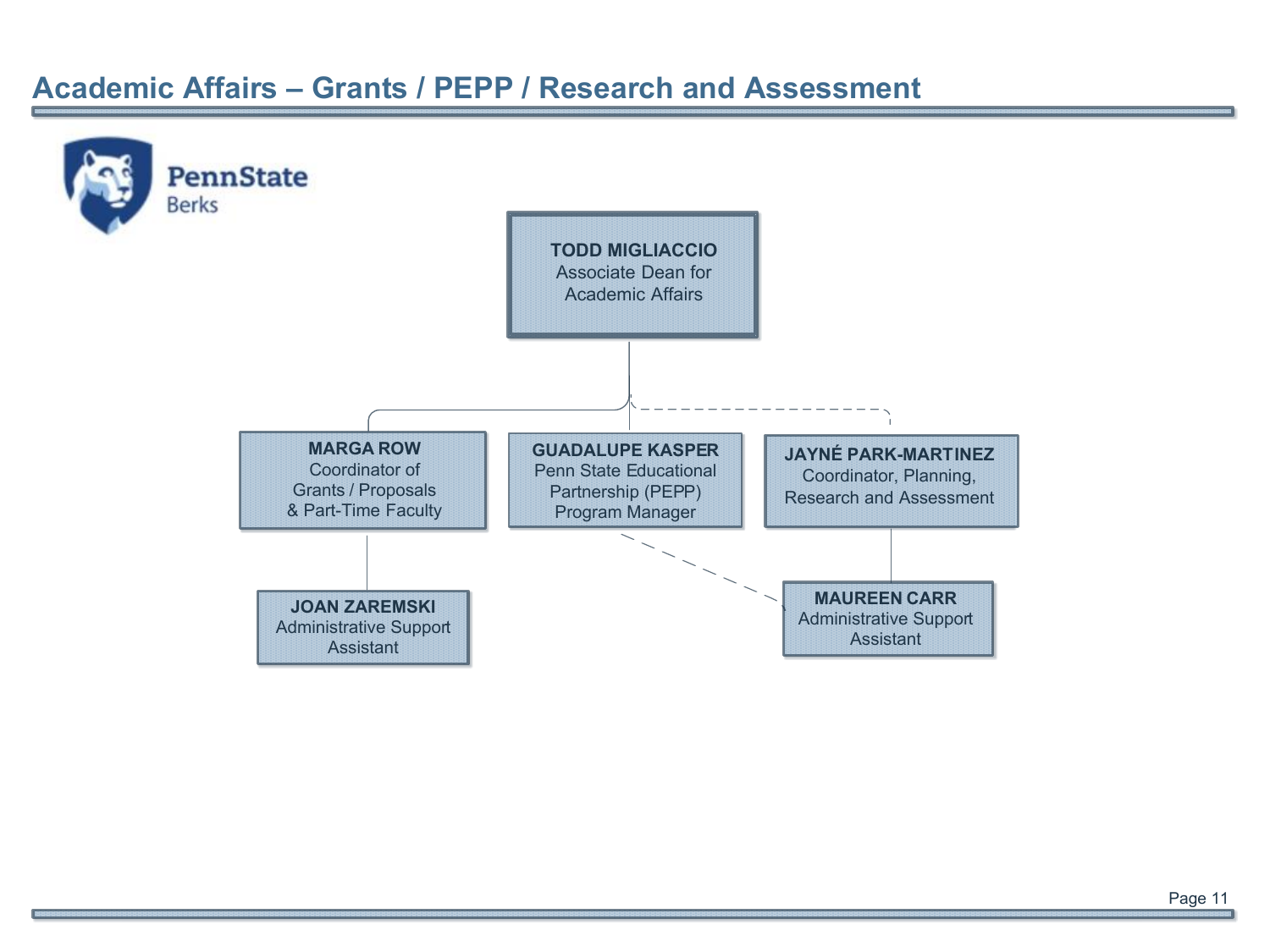# <span id="page-11-1"></span><span id="page-11-0"></span>**Academic Affairs – Registrar & Center for Learning and Teaching**

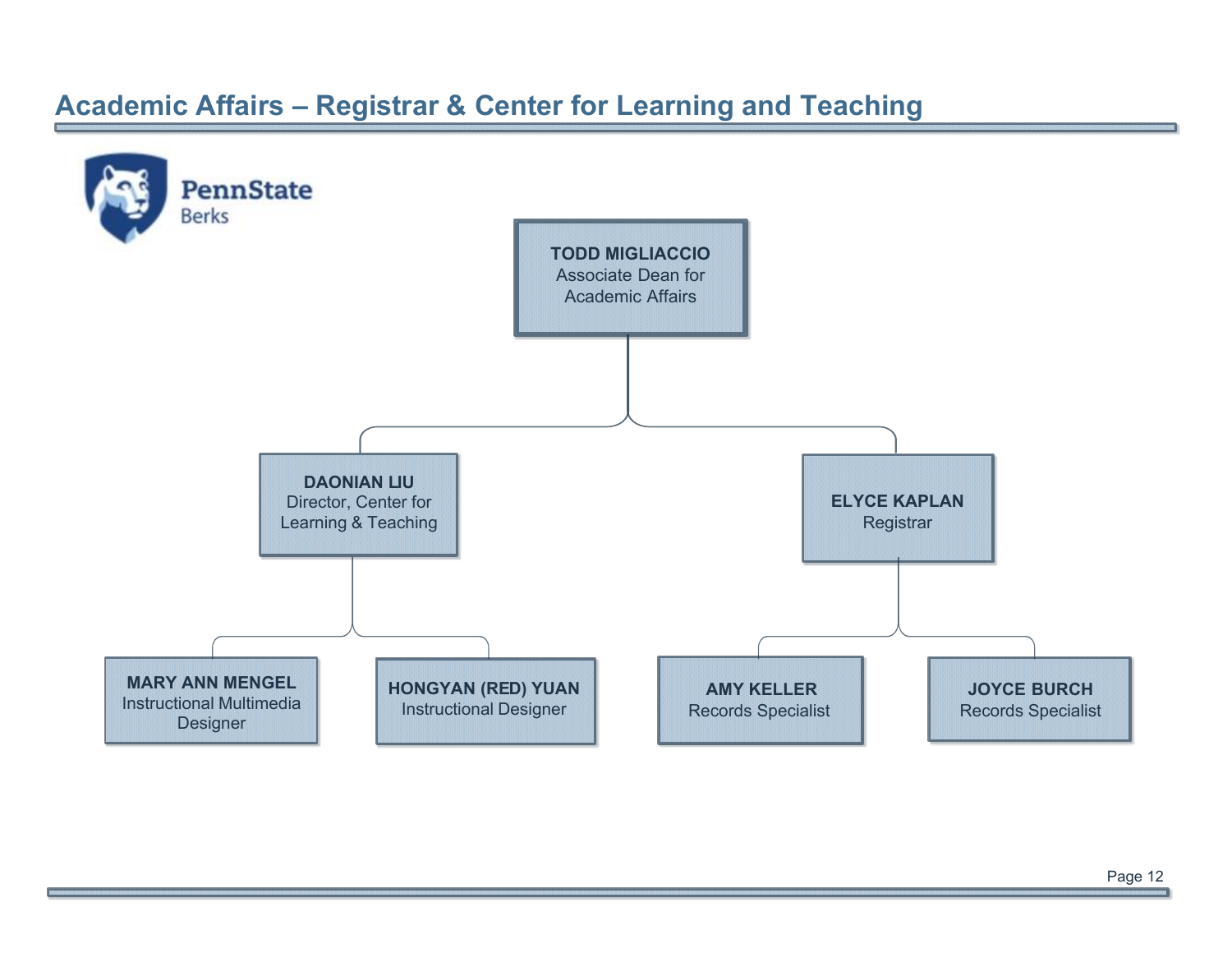#### <span id="page-12-0"></span>**Enrollment Services**

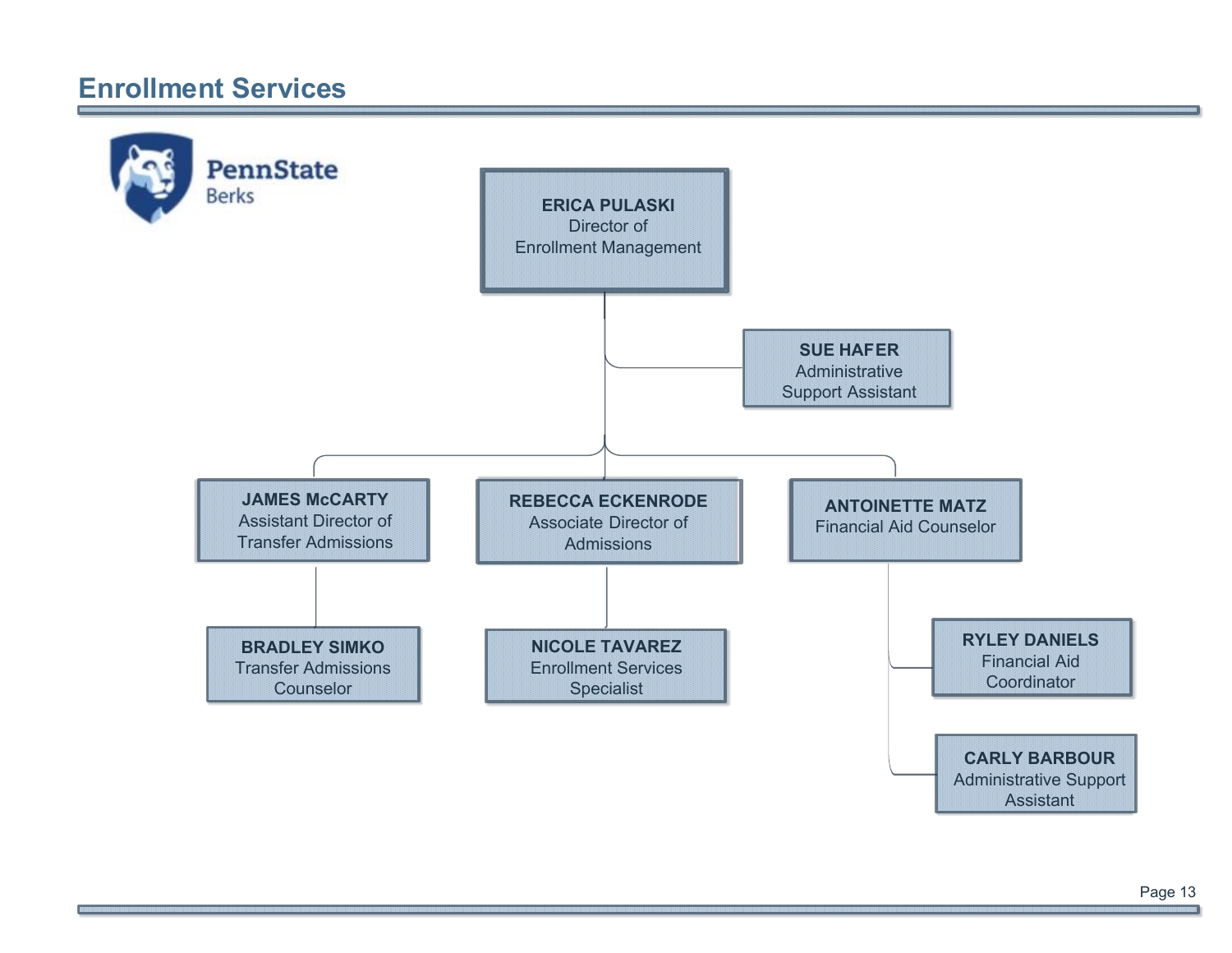# <span id="page-13-0"></span>**Office of Student Affairs and Student Support Services**

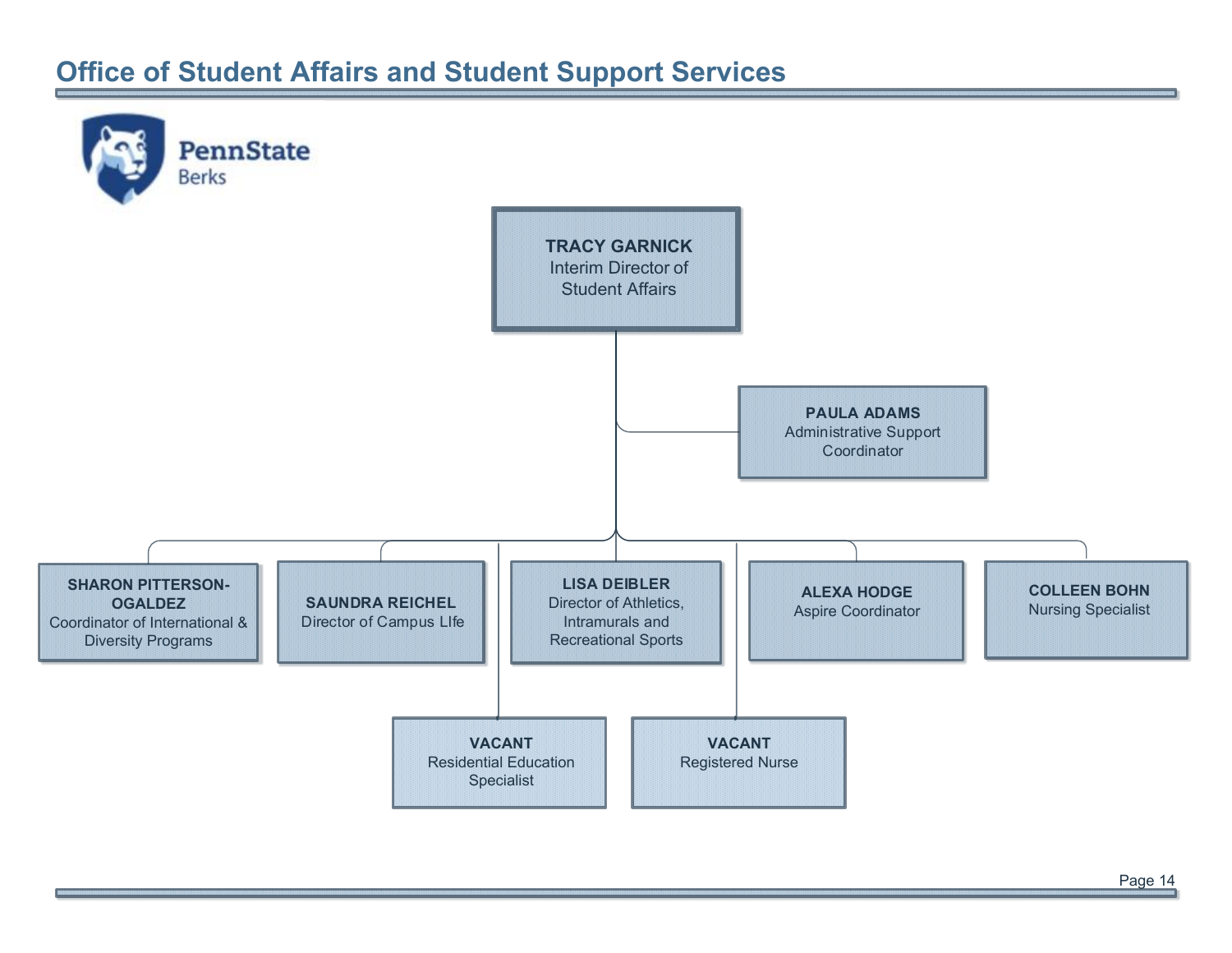### **Residence Life**

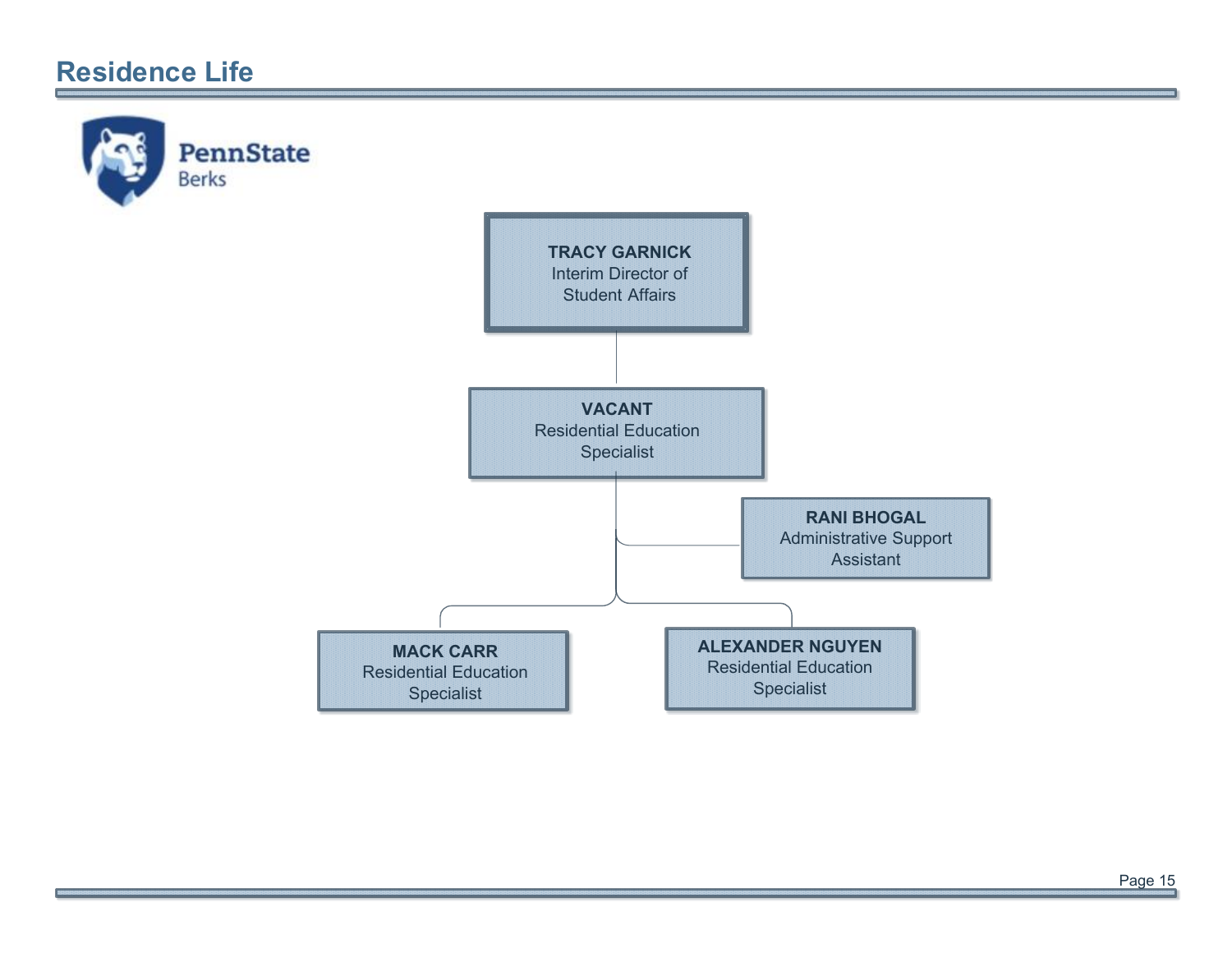## <span id="page-15-0"></span>**Campus Life**

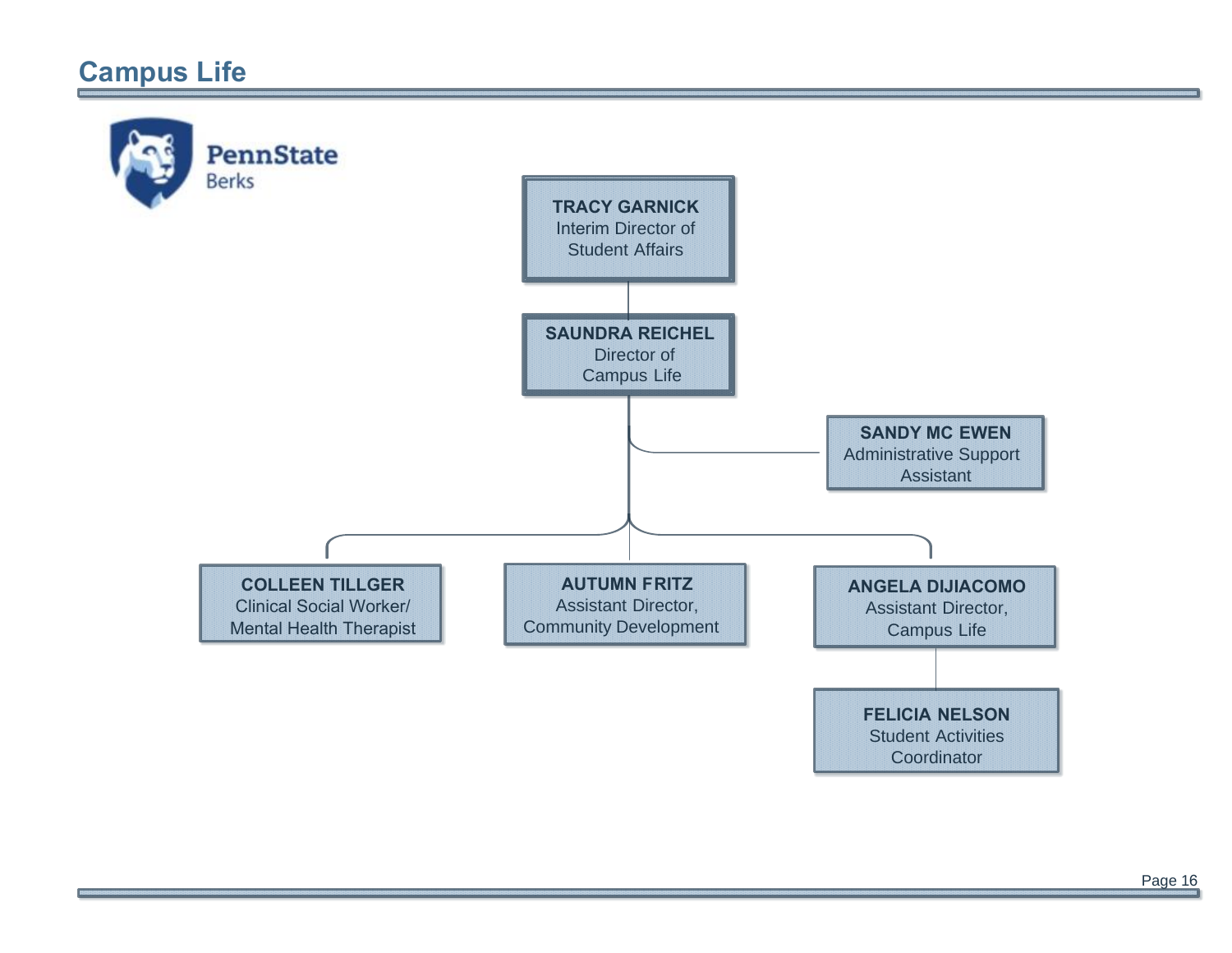## <span id="page-16-0"></span>**Athletics, Intramurals, and Recreational Sports**

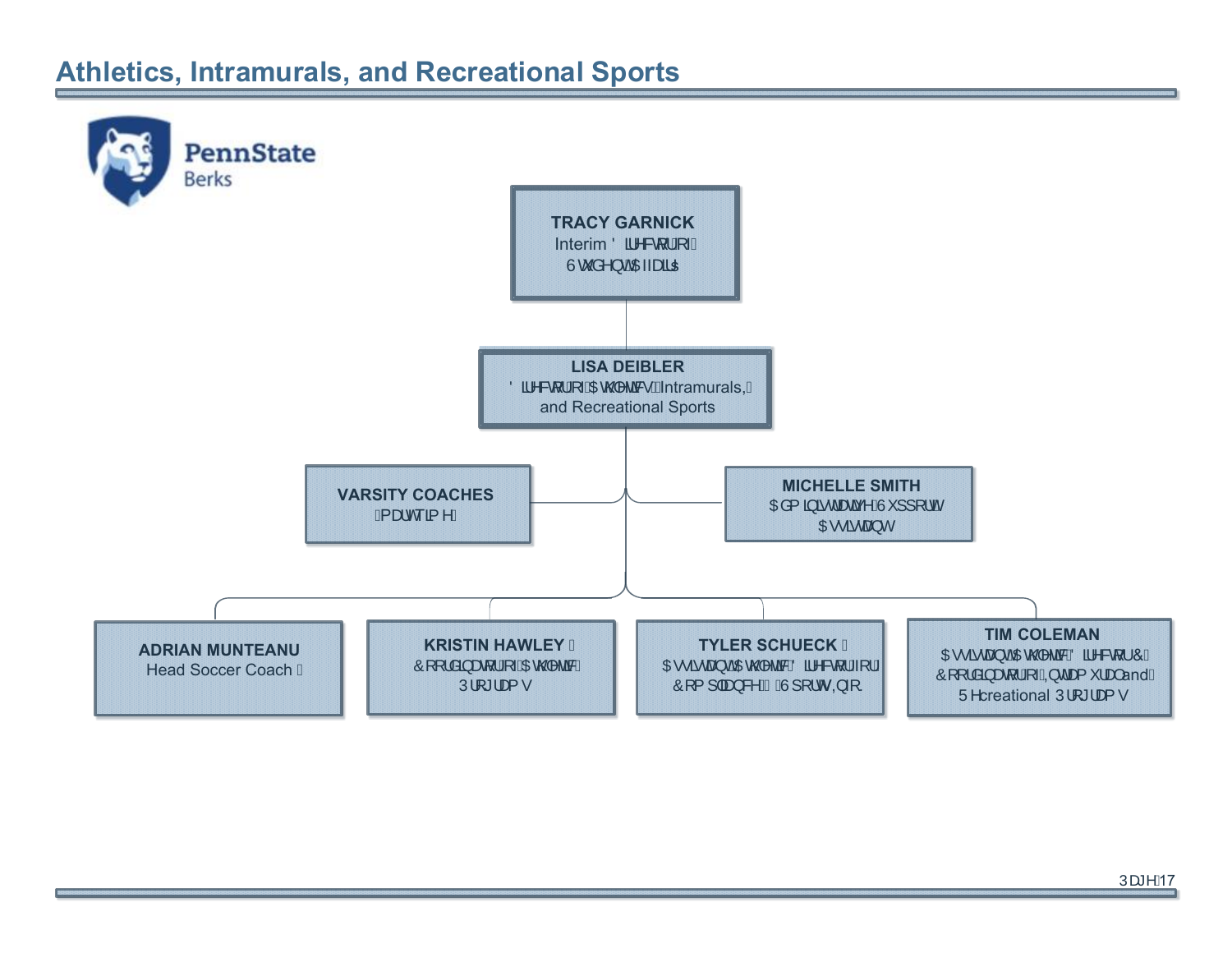## <span id="page-17-0"></span>**Outreach and Continuing Education**

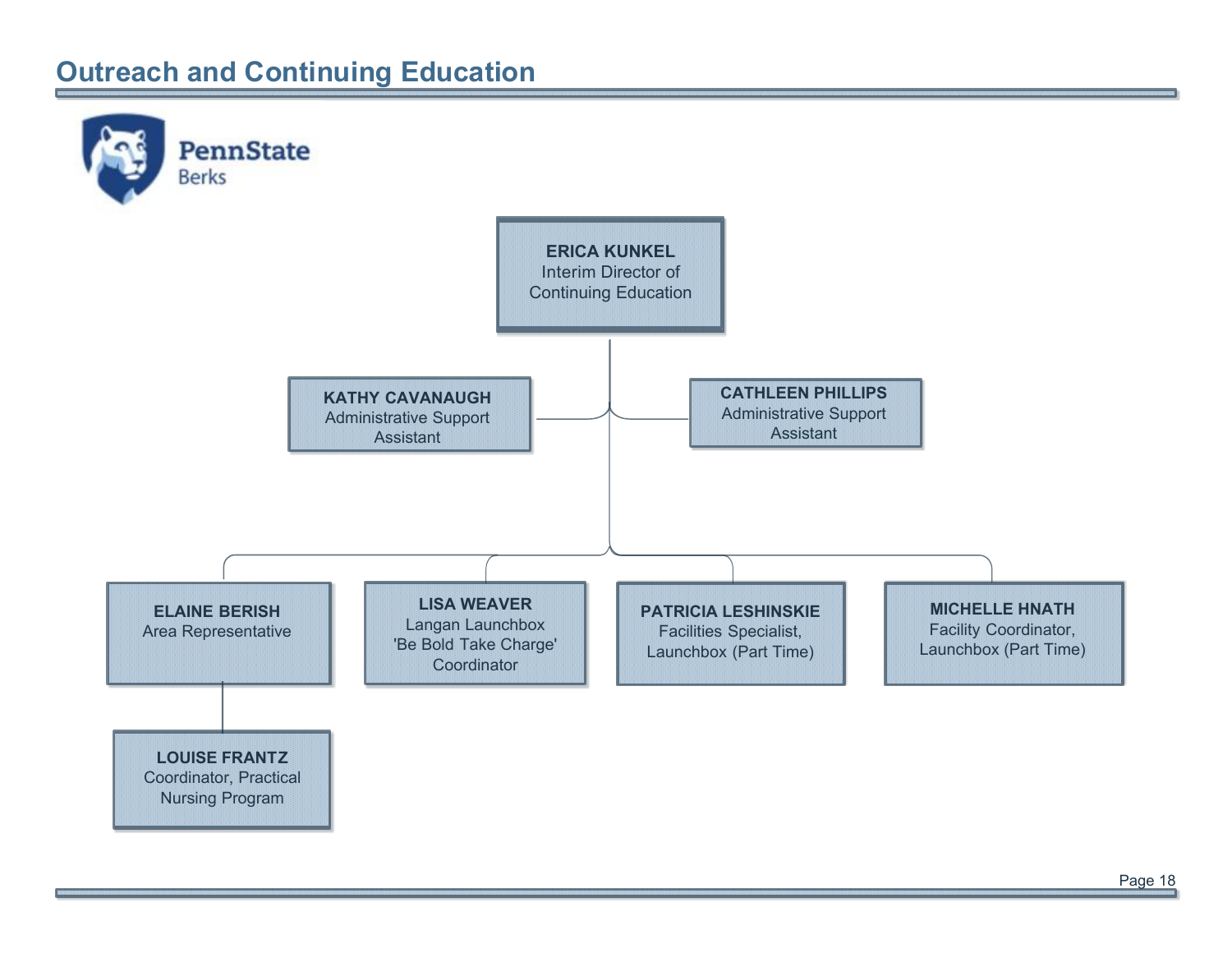# <span id="page-18-0"></span>**Library**



Page 19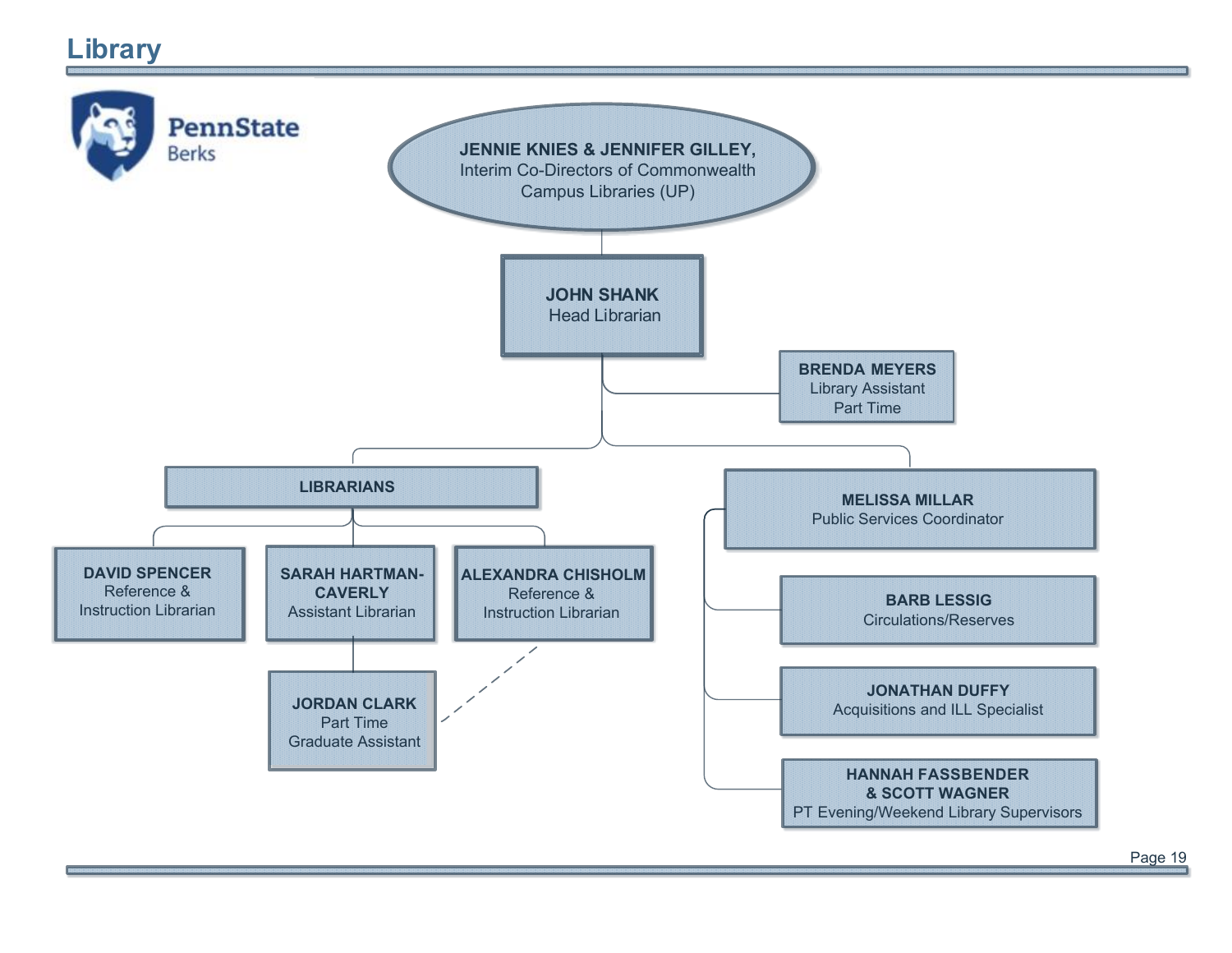# <span id="page-19-0"></span>**Office of Business Services / Operations**

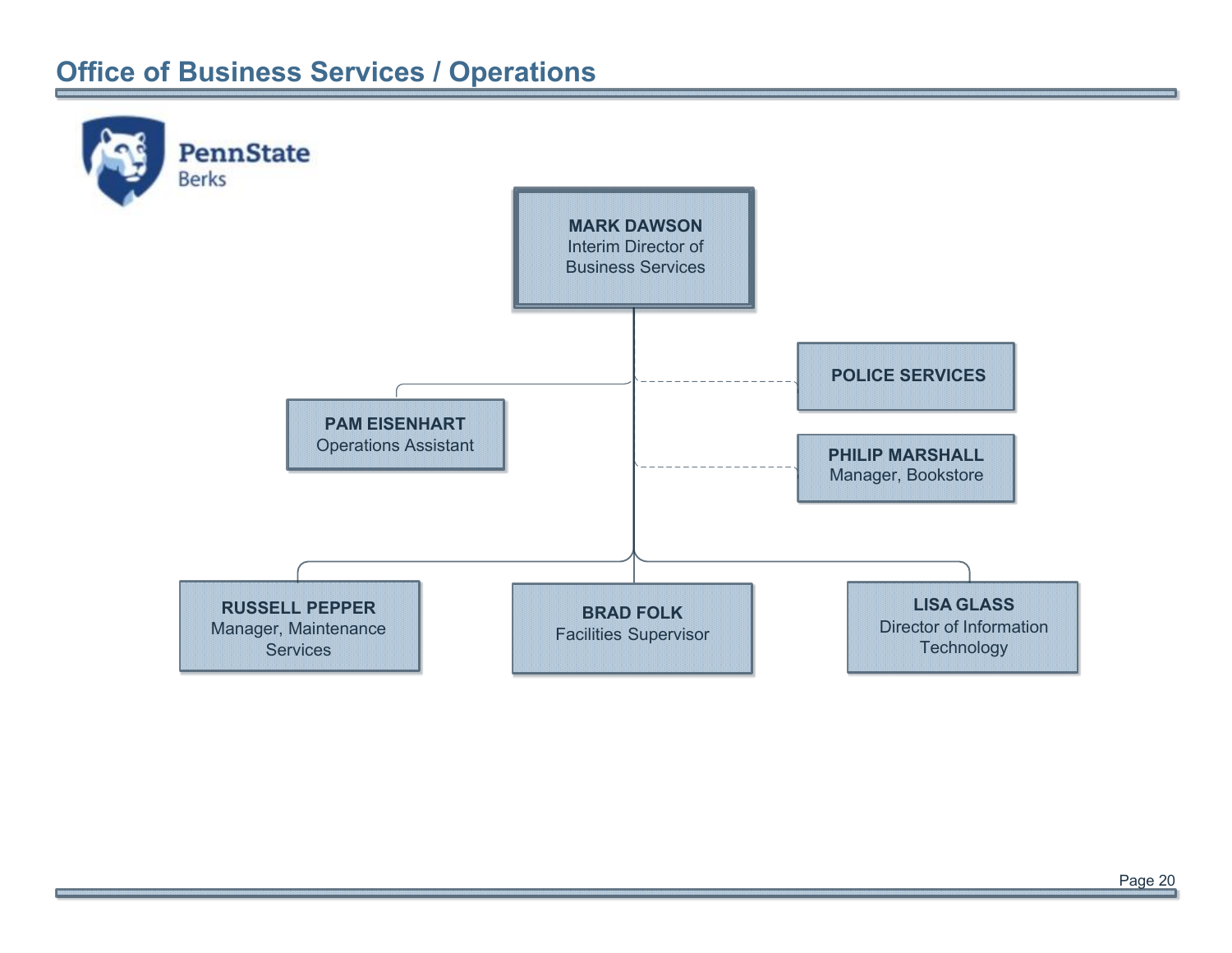# <span id="page-20-0"></span>**Maintenance & Operations**

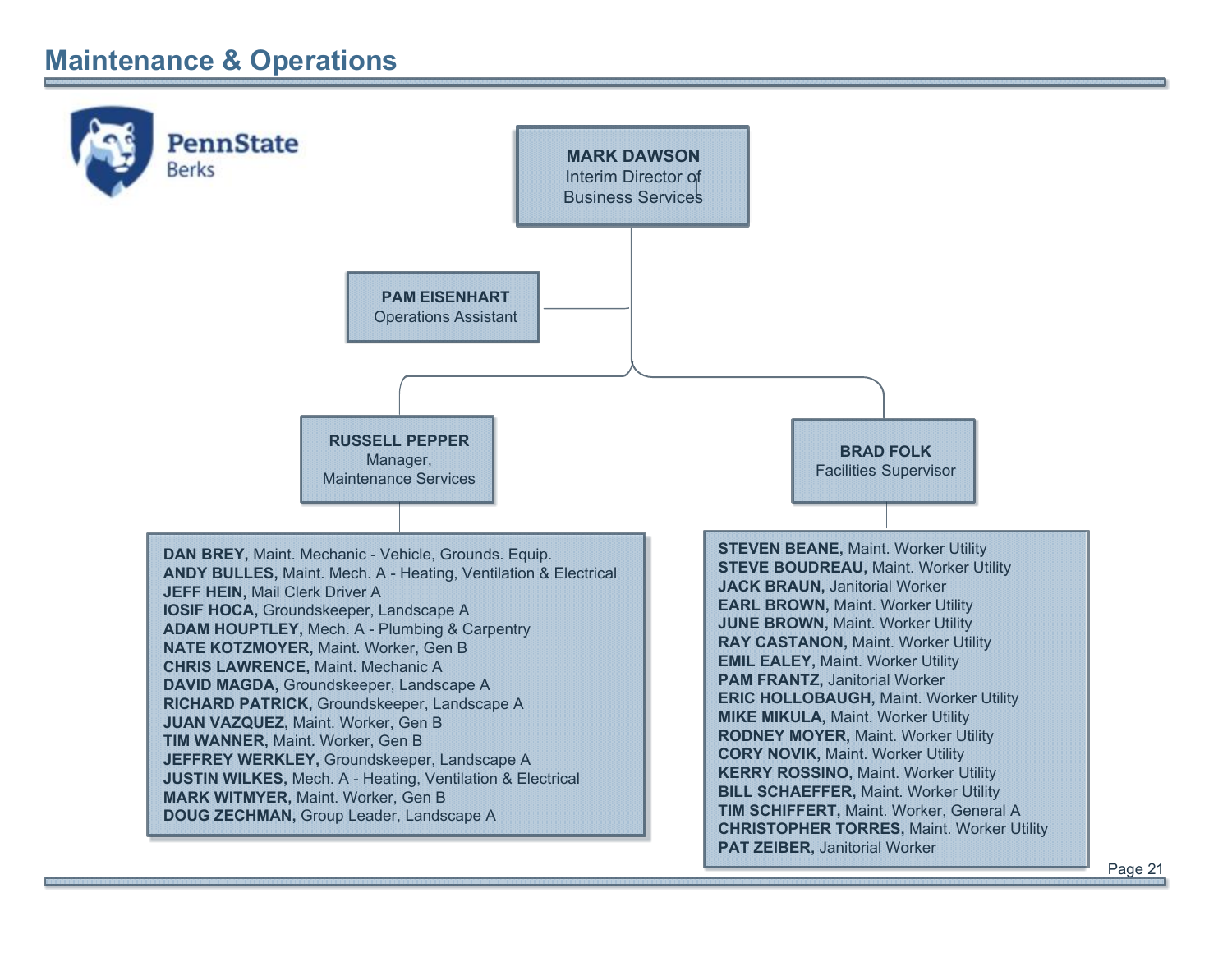# <span id="page-21-0"></span>**Information Technology**

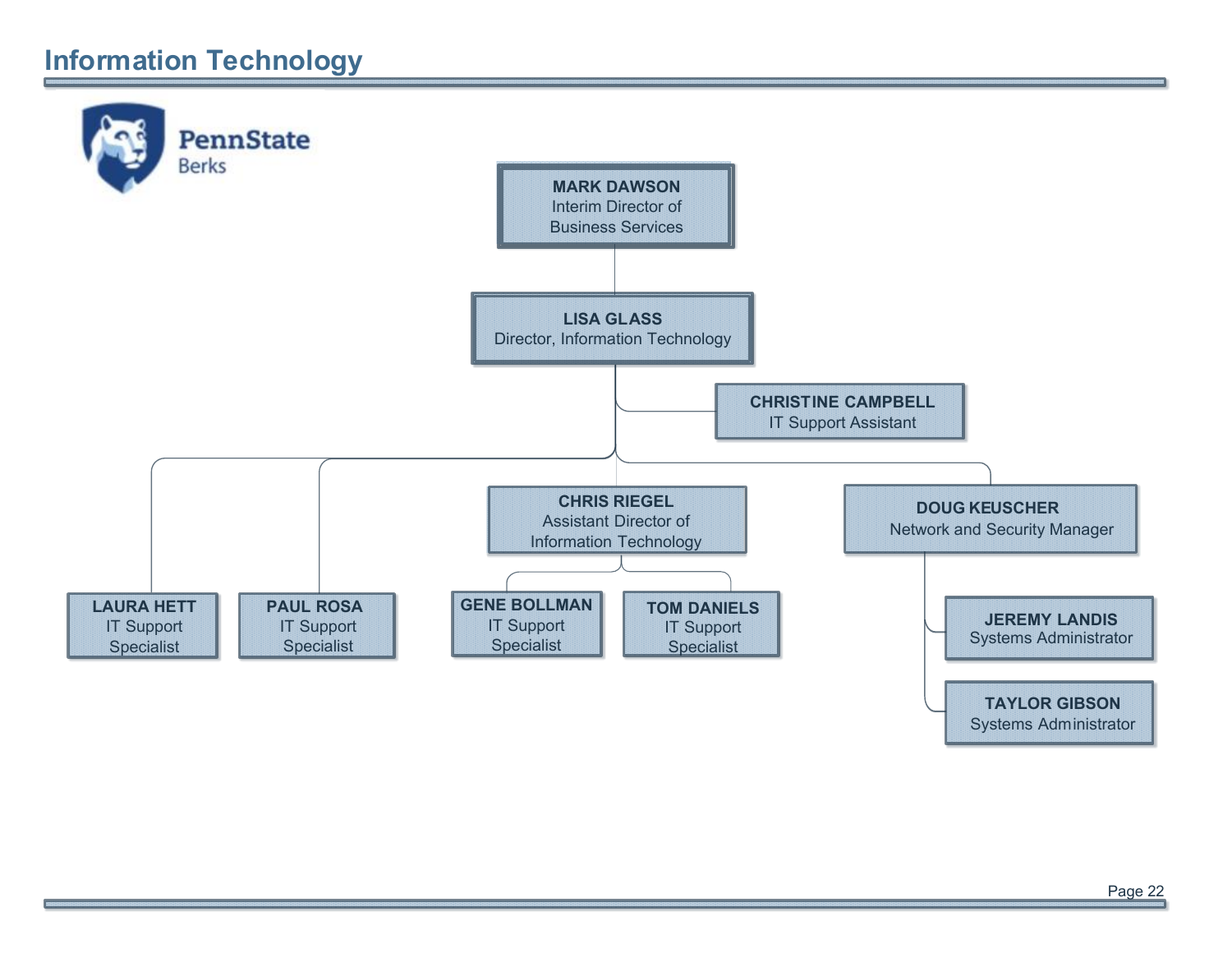# <span id="page-22-0"></span>**Bookstore (Barnes & Noble)**

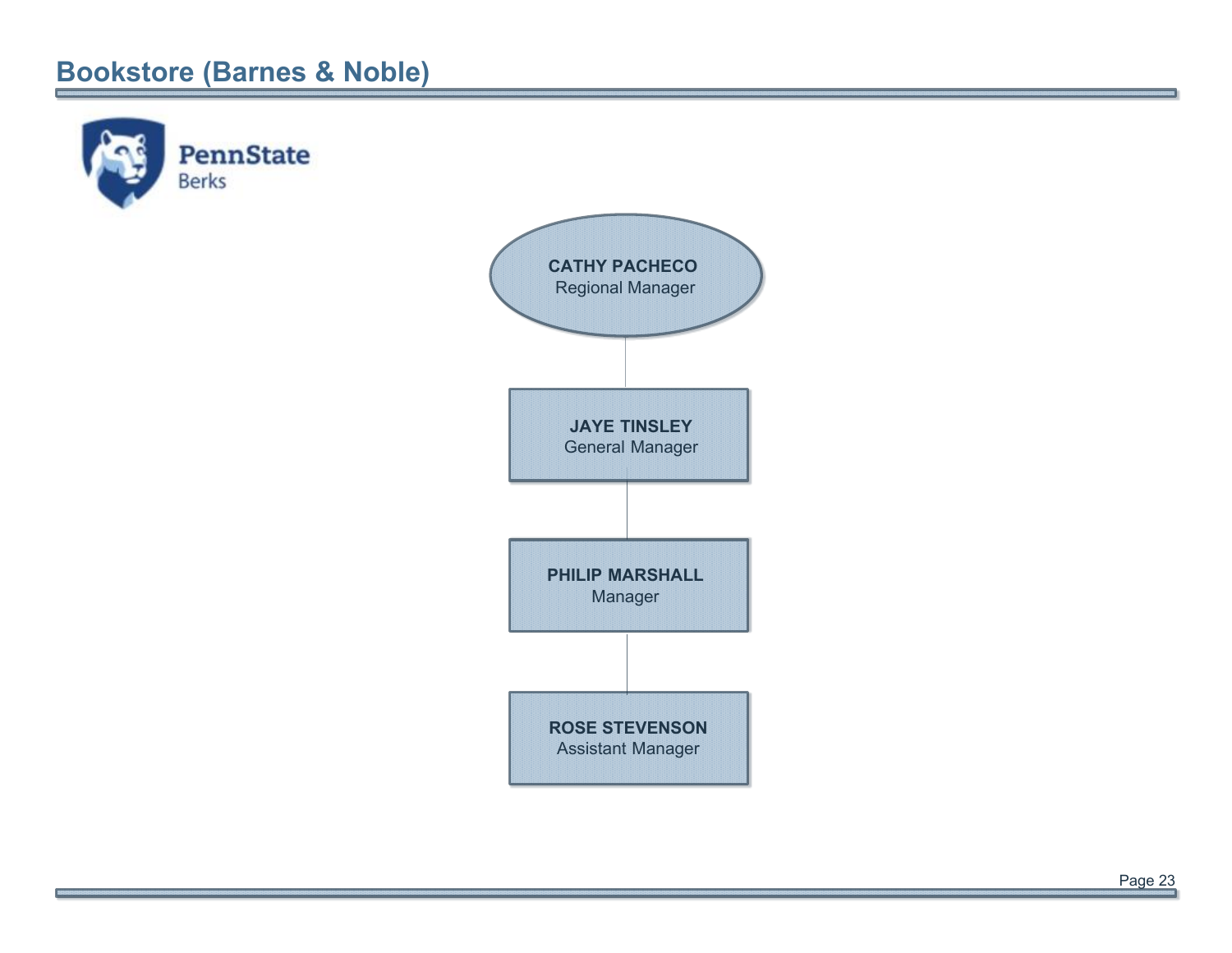### <span id="page-23-0"></span>**Police Services**

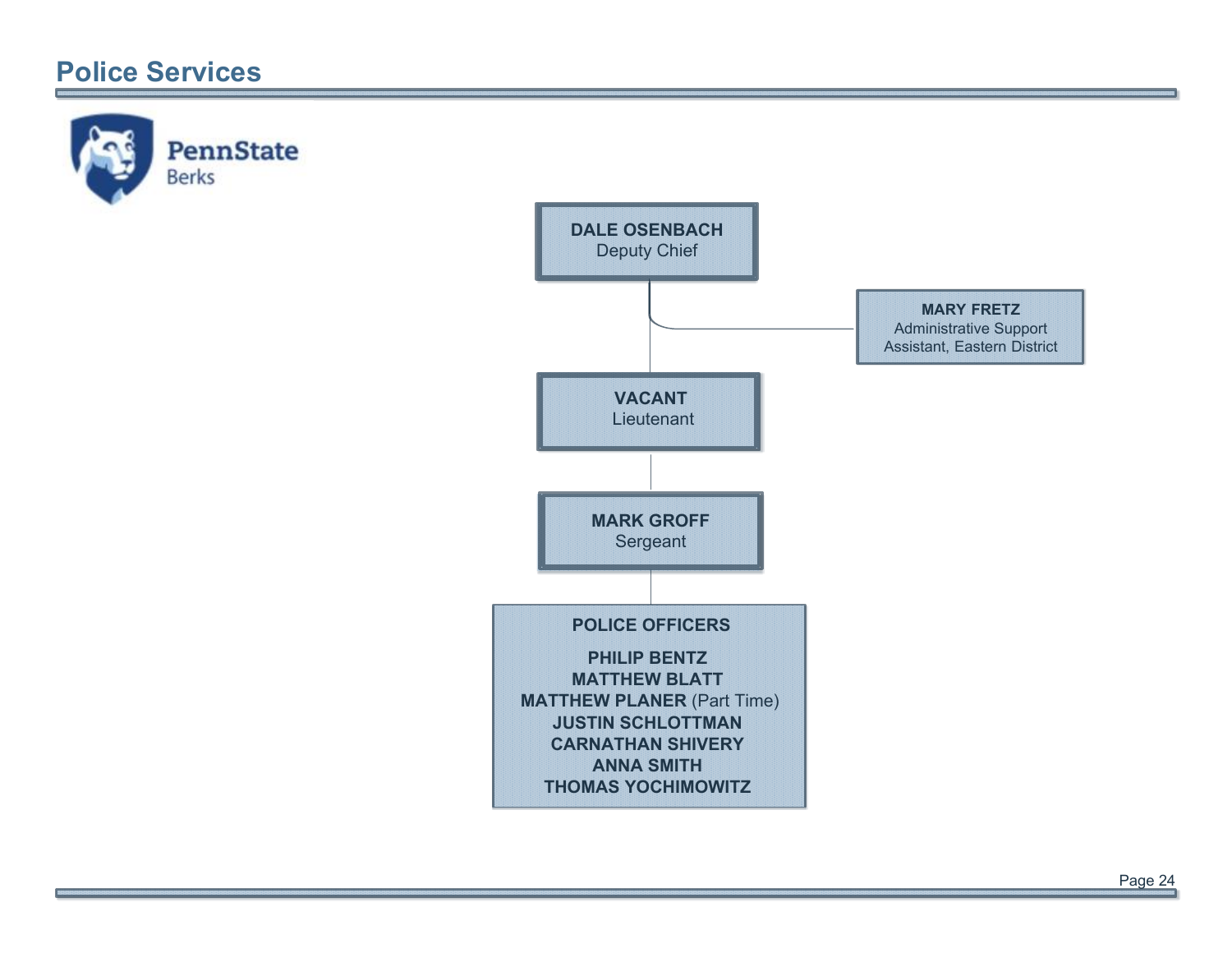# <span id="page-24-0"></span>**Housing and Food Services**

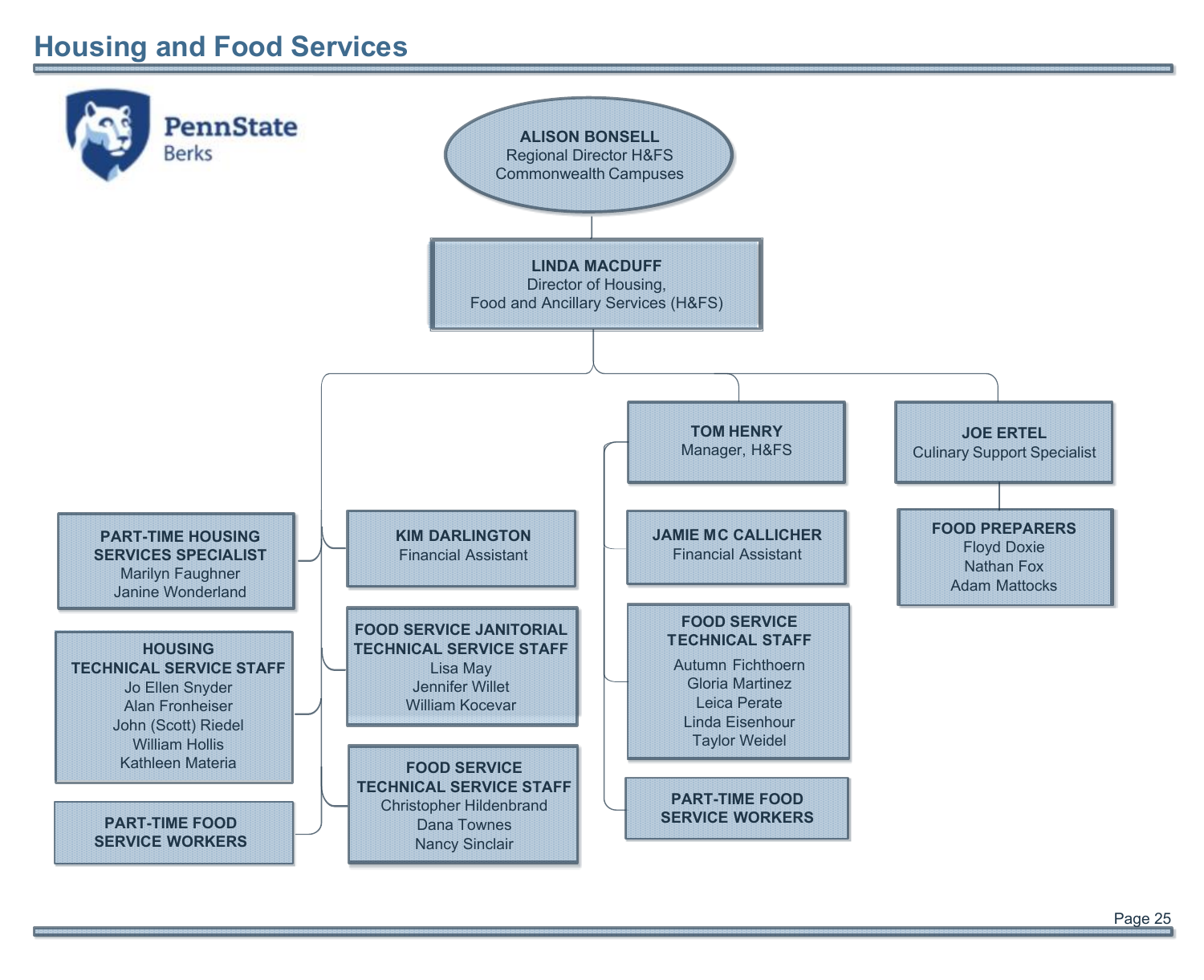# <span id="page-25-0"></span>**Office of Strategic Communications**

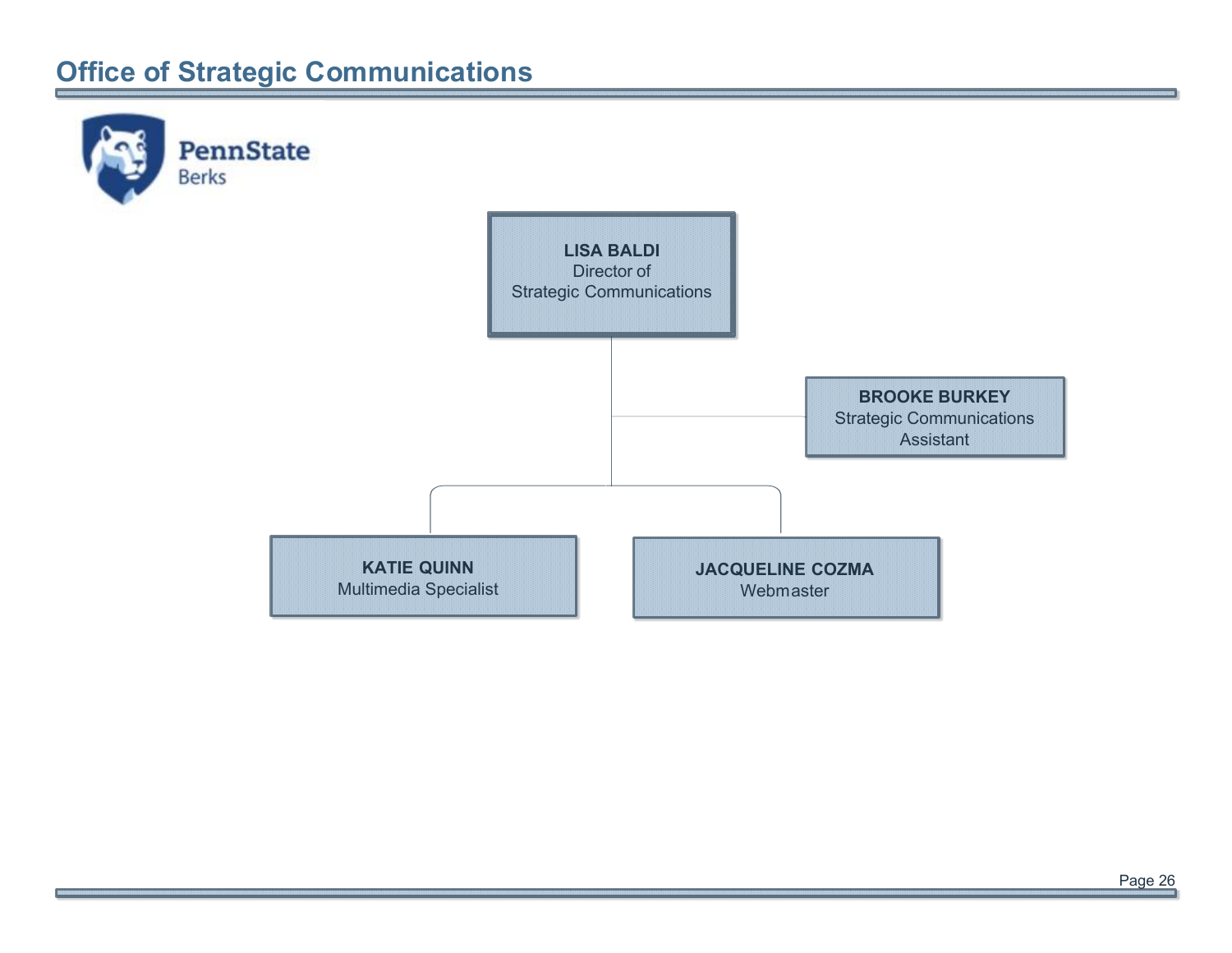# <span id="page-26-0"></span>**Office of Development and Alumni Relations**

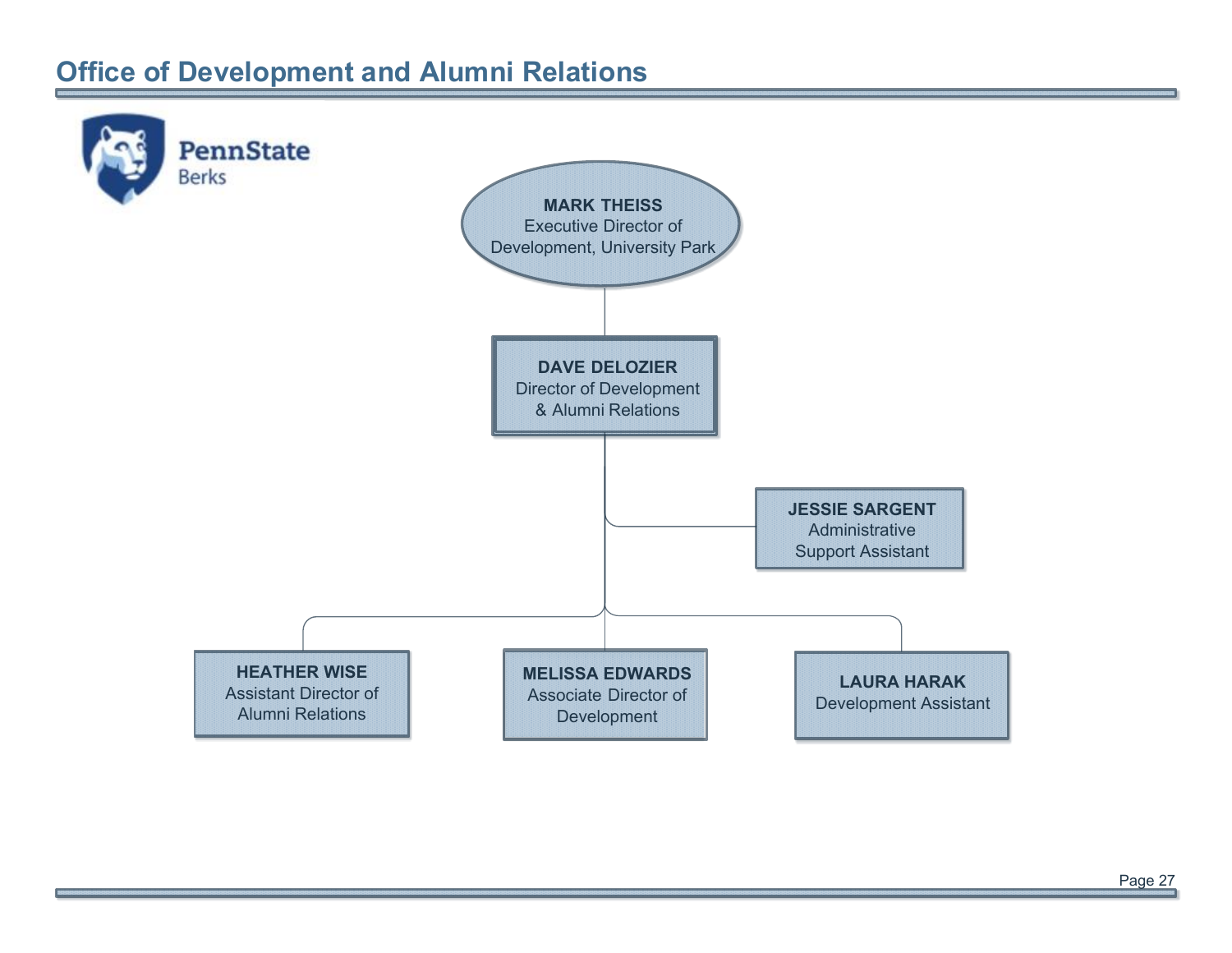#### <span id="page-27-0"></span>**Human Resources**